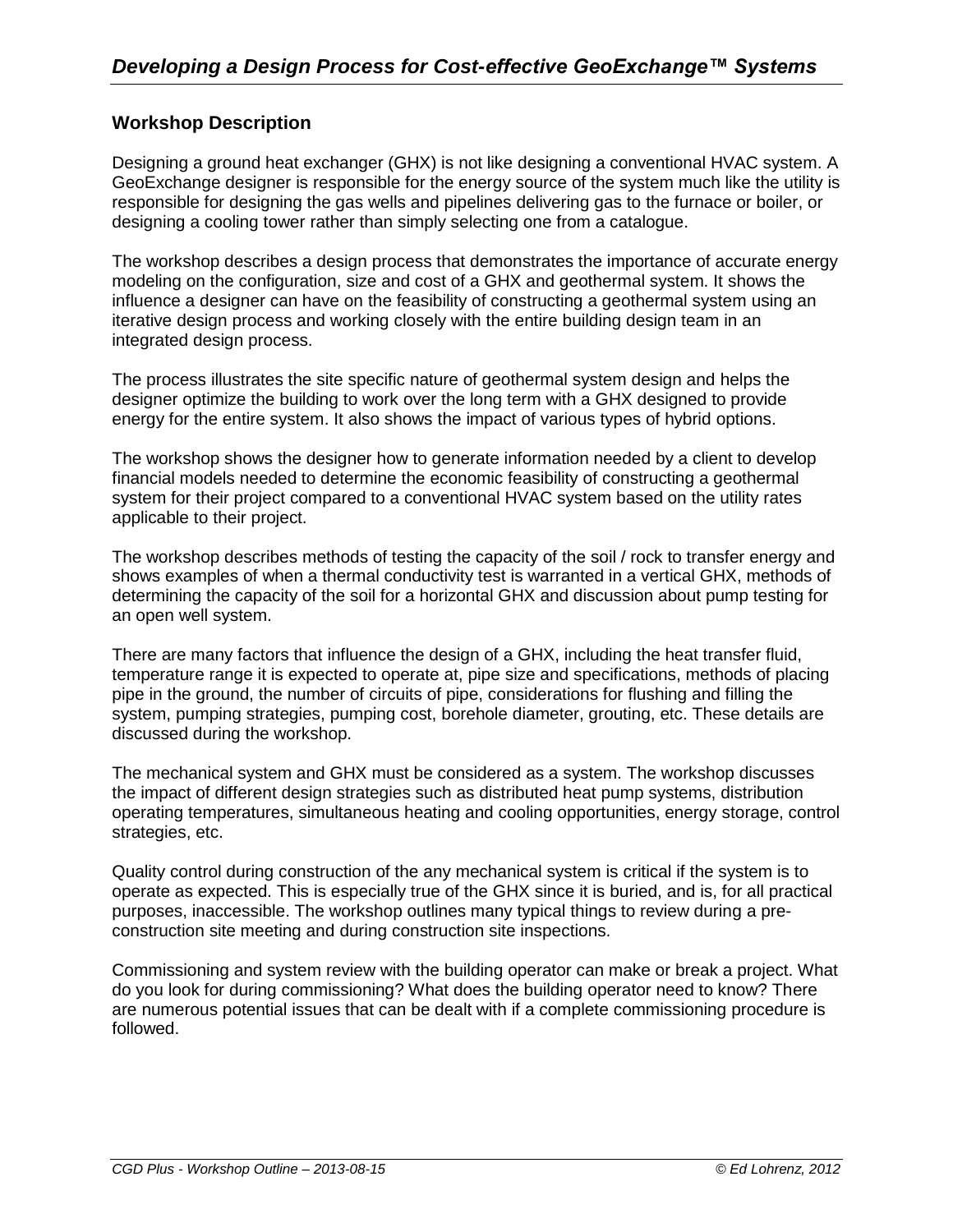| $\mathbf 0$ |                         | Introduction to Commercial Geothermal System DesignSection 1                       |            |
|-------------|-------------------------|------------------------------------------------------------------------------------|------------|
| 1           | <b>Feasibility</b>      |                                                                                    |            |
| 1.1         |                         |                                                                                    |            |
|             | 1.1.1<br>1.1.2          | Peak loads<br>Energy loads                                                         |            |
|             | 1.1.3                   | Energy balance                                                                     |            |
|             | 1.1.4                   | Reducing & balancing building loads                                                |            |
|             | 1.1.5                   | Energy modeling software requirements                                              |            |
| 1.2         |                         |                                                                                    |            |
|             | 1.2.1                   | Equipment efficiency                                                               |            |
|             | 1.2.2                   | Impact of the distribution system                                                  |            |
|             | 1.2.3                   | Ventilation strategy & impact on energy loads                                      |            |
|             | 1.2.4                   | Energy storage                                                                     |            |
| 1.3         | 1.3.1                   | Land area available for GHX                                                        |            |
|             | 1.3.2                   | Geology                                                                            |            |
|             | 1.3.3                   | Regulations                                                                        |            |
| 1.4         |                         |                                                                                    |            |
|             | 1.4.1                   | Vertical                                                                           |            |
|             | 1.4.2                   | Horizontal                                                                         |            |
|             | 1.4.3                   | Pond / lake                                                                        |            |
|             | 1.4.4                   | Open well                                                                          |            |
|             | 1.4.5<br>1.4.6          | Standing column<br>Hybrid options                                                  |            |
|             | 1.4.7                   | GHX software requirements                                                          |            |
| 1.5         |                         |                                                                                    |            |
|             | 1.5.1                   | Energy cost comparison                                                             |            |
|             | 1.5.2                   | Capital cost                                                                       |            |
| $\mathbf 2$ | <b>Confirmation</b>     |                                                                                    |            |
| 2.1         |                         |                                                                                    |            |
|             |                         | 2.1.1 TC testing - vertical GHX                                                    |            |
|             | 2.1.2                   | TC testing - horizontal GHX                                                        |            |
|             | 2.1.3                   | Pump testing - open well                                                           |            |
| 3           | <b>System Design</b>    |                                                                                    |            |
|             | 3.1 Configuring the GHX |                                                                                    | .Section 8 |
|             | 3.1.1                   | <b>GHX</b> nomenclature                                                            |            |
|             | 3.1.2<br>3.1.3          | Pipe selection<br>Heat transfer fluid                                              |            |
|             | 3.1.4                   | Number of GHX circuits                                                             |            |
|             | 3.1.5                   | Flushing / purging considerations                                                  |            |
|             | 3.1.6                   | Supply / return header configuration                                               |            |
|             | 3.1.7                   | Supply / return runouts                                                            |            |
|             | 3.1.8                   | Geothermal vaults                                                                  |            |
|             | 3.1.9                   | <b>Building penetrations</b>                                                       |            |
|             |                         | 3.1.10 Supply & return manifolds                                                   |            |
|             |                         | 3.1.11 Pumping strategies and options<br>3.1.12 Piping and material specifications |            |
|             |                         | 3.1.13 GHX layout and details                                                      |            |
| 3.2         |                         |                                                                                    |            |
|             | 3.2.1                   | Water to air equipment                                                             |            |
|             | 3.2.2                   | Distribution system considerations                                                 |            |
|             | 3.2.3                   | Water to water equipment                                                           |            |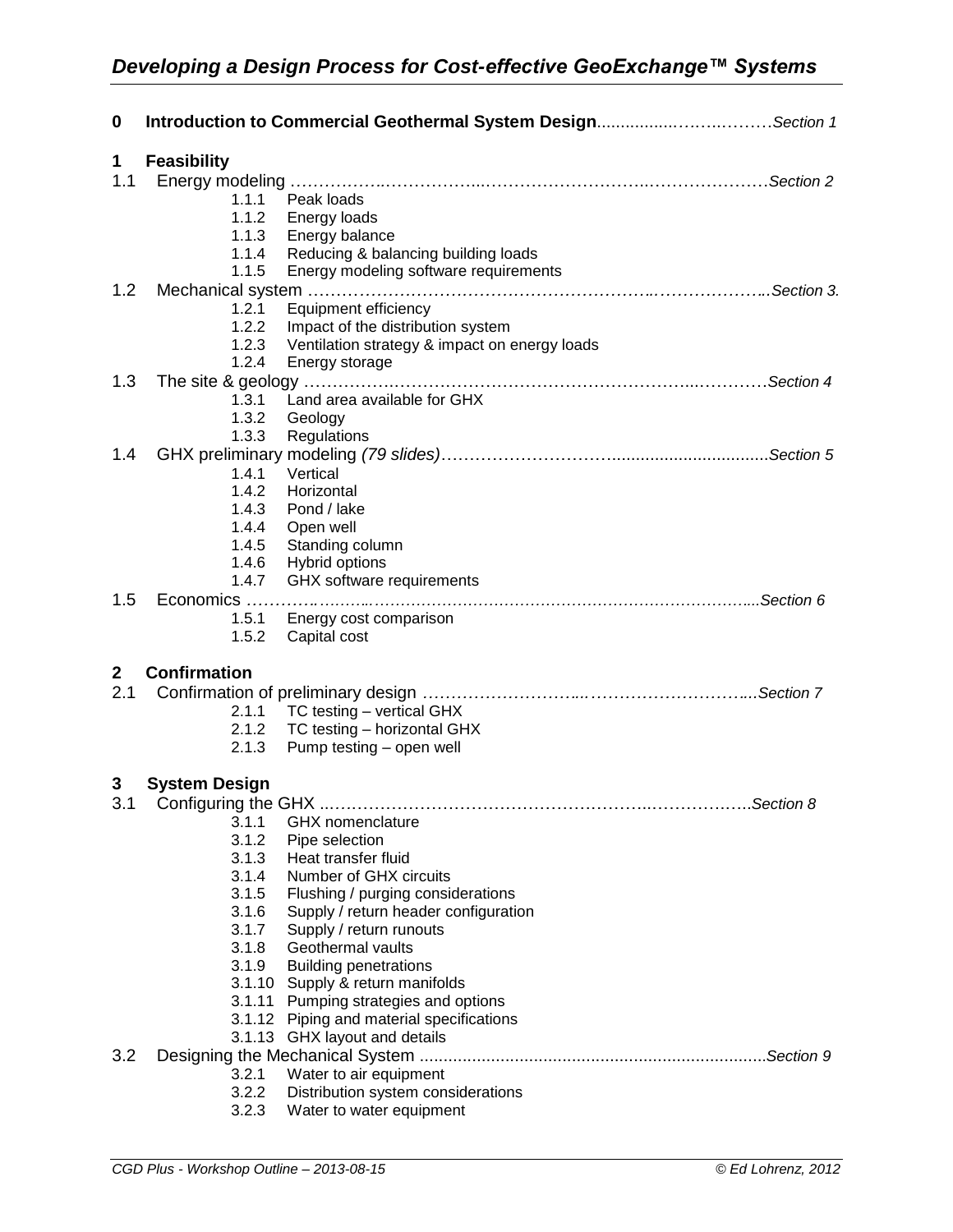- 3.2.4 Distribution system considerations
- 3.2.5 Equipment and material specifications

## **4 Implementation**

4.1 Construction & Commissioning *…..……………………………………………………Section 10*

- 4.1.1 Quality assurance / quality control considerations<br>4.1.2 Pre-construction site meetings
- Pre-construction site meetings
- 4.1.3 Site inspections
- 4.1.4 Commissioning the system
- 4.1.5 Functional performance testing
- 4.1.6 Owner / operator training / system turnover

*It is beneficial for participants in the course to have access to software needed to design ground heat exchangers. Ground Loop Design (GLD) has agreed to provide temporary licences for the duration of the course. Temporary USB activation keys will be provided in the classroom and will be couriered to online participants. GLD also provides a discount of 10% to all course participants.* 

*A trial version of the software can be downloaded at [www.groundloopdesign.com](http://www.groundloopdesign.com/)*